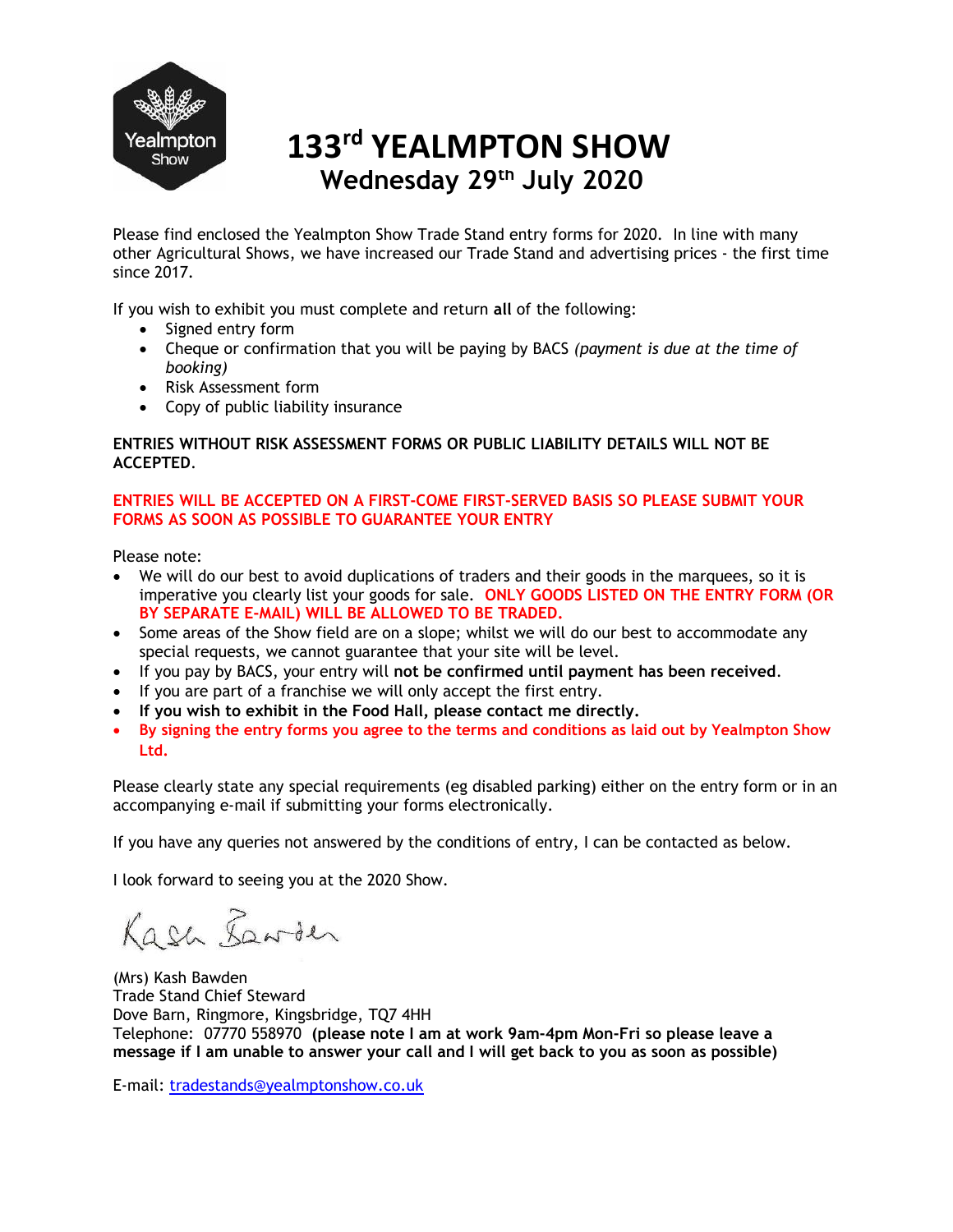#### YEALMPTON SHOW LTD 2020

#### Conditions of entry for Traders and Exhibitors

The Trade Stand Chief Stewards' decision is final on all matters concerning the Trade Stands. The Show Committee reserve the right to refuse any application without assigning any reason for doing so.

The Trade Stand Chief Stewards will, as far as possible, take into account the reasonable requests of traders regarding allocation of sites.

All sites will be available for set up from lunchtime on Tuesday  $28<sup>th</sup>$  July. Traders are required to be ready to start trading on Show day by 9am and to continue until 5pm

ENTRIES WILL BE ON A FIRST-COME FIRST-SERVED BASIS SO PLEASE SUBMIT YOUR FORMS AS SOON AS POSSIBLE TO GUARANTEE YOUR ENTRY.

By signing the entry forms you agree to the terms and conditions as laid out by Yealmpton Show Ltd.

Payment - Cheques should be made payable to "Yealmpton Show Ltd" and sent to the Trade Stand Chief Steward together with the entry form, risk assessment form and a copy of public liability insurance. Alternatively, payment may be made by BACS, sort code 20-68-10, account no 90609226, reference TRADE STANDS.

Generators - Exhibitors wishing to use a generator must seek prior authority and be risk assessed. Details of size, means of noise suppression and details of certification must be available for inspection. Any generator may be liable for testing and if deemed too loud we reserve the right to insist it not be used.

Cancellation - in adverse weather conditions the state of the ground may be less than acceptable for the good running of the Show or safety; in any event if the need to cancel the Show arises the Directors reserve the right to do so and to withhold an administration charge of £10 if cancelled before Show day.

Food & Drink - Catering rights for general catering, bar, ice cream, confectionary etc are subject to separate tenders each January with main caterers. Any exhibitor who would like to sell any other foodstuffs etc must seek prior approval, submitting full details with their application.

Prohibitions - the sale of lottery, scratch cards, games of chance or auctions are not permitted, neither is the use of microphones. Tickets for raffle prizes may only be sold if the draw takes place before 5pm on Show day. Sales of "BB" guns or similar weapons will not be permitted.

Health and Safety

- A risk assessment must be submitted with each application. Traders and Exhibitors must adopt safe working practices, comply with the safety guidelines of the Show and co-operate with the Safety Officer and Stewards.
- The speed limit throughout the Show ground is 5mph. Keep to the designated traffic lanes as there may be obstacles off the designated lanes. Do not park at the rear of the trade/craft marquees (this is essential to allow for emergency access). You may stop outside the marquees to off-load, please then move your vehicle as soon as possible and park as directed by the Stewards
- Vehicles must display vehicle passes in their windscreen whilst on the Show field.
- In cases of emergency comply with direction of the Stewards
- Smoking No smoking in any marquee (large or small) or enclosed area.

Insurance – Traders and exhibitors must have adequate public liability insurance – please attach a copy with your application form.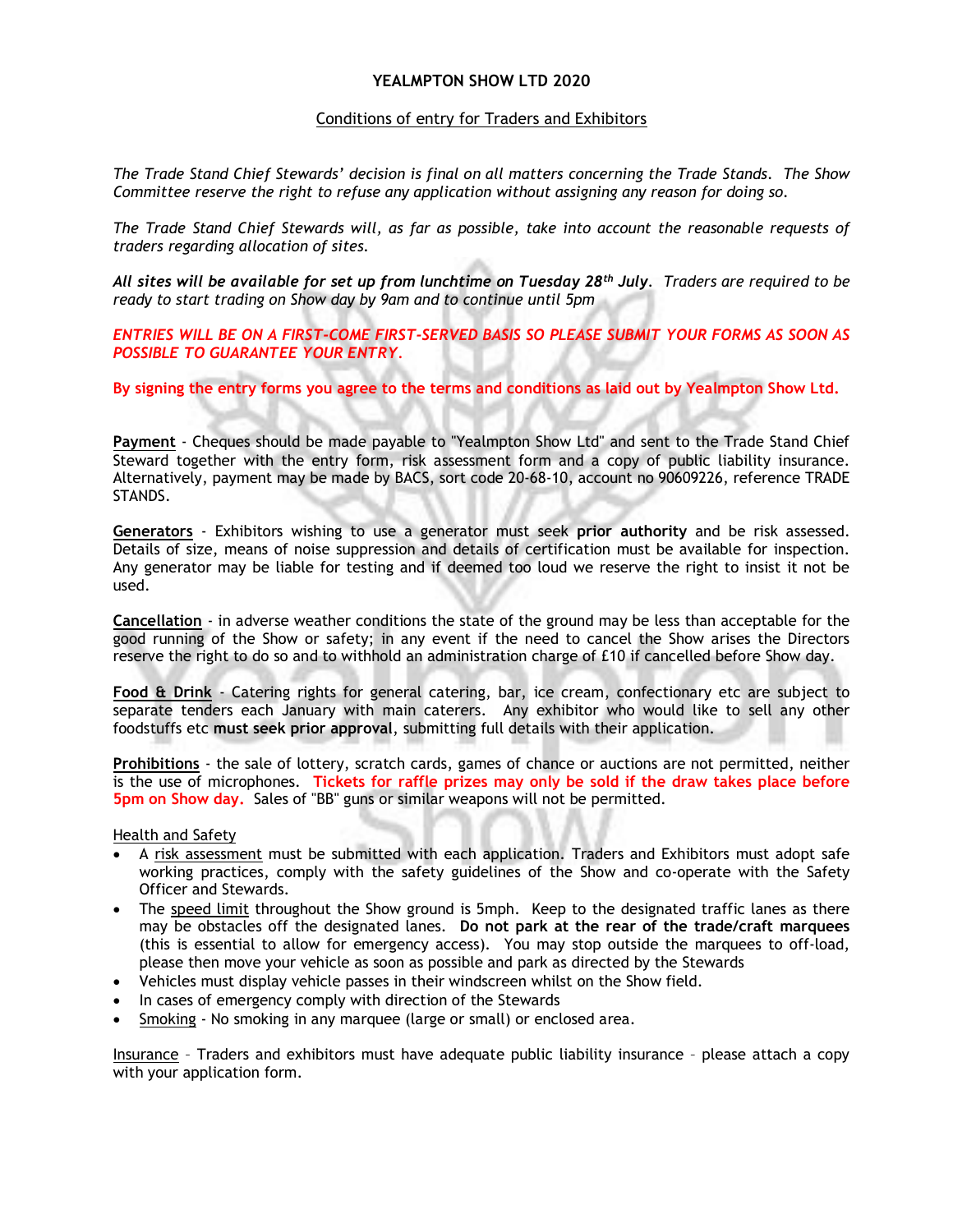# Yealmpton Show - Wednesday 29<sup>th</sup> July 2020

# TRADE & CRAFT MARQUEES MODULAR MARQUEE

| <b>Frontage</b> | 10ft wide  | 15ft wide  | 20ft wide  |
|-----------------|------------|------------|------------|
|                 | (6ft deep) | (6ft deep) | (6ft deep) |
| <b>Price</b>    | £75        | £90        | £120       |

(These prices include 2 free passes for traders)

## OPEN FIELD

## **Small sites**

| <b>Frontage</b>                | 10ft wide<br>(20ft deep) | 20ft wide<br>(20ft deep) | 30ft wide<br>(20ft deep) | 40ft wide<br>(20ft deep) |
|--------------------------------|--------------------------|--------------------------|--------------------------|--------------------------|
| <b>Class 1</b>                 | £80                      | £105                     | £120                     | £135                     |
| <b>Class 2</b>                 | £100                     | £125                     | £150                     | £180                     |
| <b>Free passes</b><br>included | 2                        | 2                        | 3                        | 3                        |

(Refer to entry form for Class details)

## Large sites - Double fronted

| <b>Frontage</b>                | 40ft wide<br>(40ft deep) | 60ft wide<br>(40ft deep) |
|--------------------------------|--------------------------|--------------------------|
| <b>Class 1</b>                 | £200                     | £260                     |
| <b>Class 2</b>                 | £260                     | £345                     |
| <b>Free passes</b><br>included | 4                        | 5                        |

(Refer to entry form for Class details)

## ADDITIONAL PASSES @ £10 EACH

## HIRE OF TABLES & CHAIRS

Tables (6ft length) £12 each Chairs £8 each

Tables and chairs can only be supplied if ordered and paid for at time of booking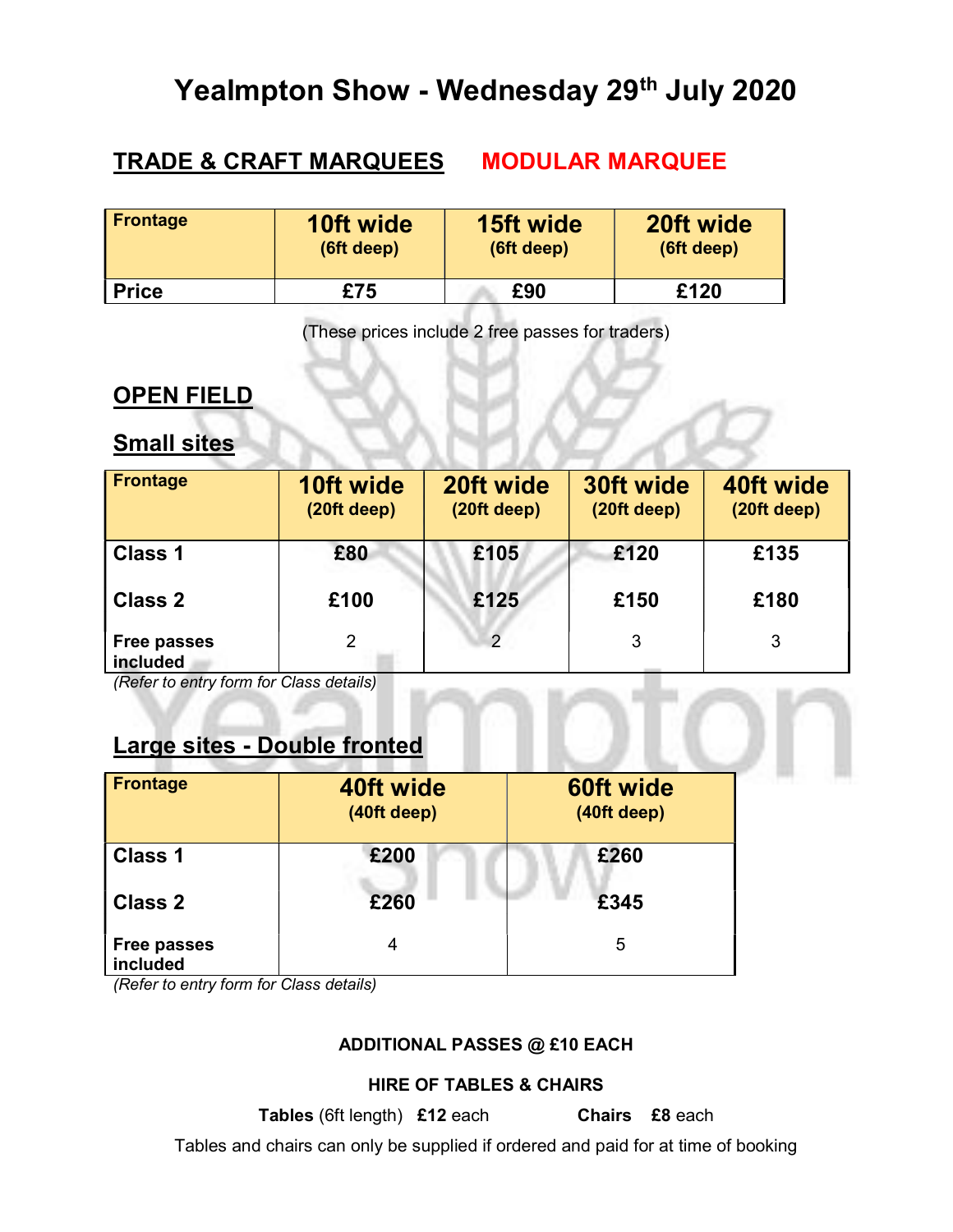# YEALMPTON SHOW – WEDNESDAY 29th JULY 2020 TRADE STAND APPLICATION FORM

PLEASE COMPLETE BOTH PAGES OF THIS FORM CLEARLY IN BLOCK CAPITALS

Return to: Mrs Kash Bawden, Dove Barn, Ringmore, Kingsbridge TQ7 4HH tradestands@yealmptonshow.co.uk

| <b>Address</b>                                                                                             |  |
|------------------------------------------------------------------------------------------------------------|--|
|                                                                                                            |  |
|                                                                                                            |  |
|                                                                                                            |  |
| Type of business/:<br>Goods to be sold or promoted:<br>(ONLY GOODS LISTED WILL BE<br>ALLOWED TO BE TRADED) |  |
|                                                                                                            |  |

TRADE AND CRAFT MARQUEES (marquee provided by Show). MODULAR MARQUEE All pitches will be 6ft in depth. Exhibitors in the CRAFT marquee are expected to make their own goods. All other exhibitors will be placed in the TRADE marquee.

WHICH MARQUEE? ………………………………………. CIRCLE SIZE REQUIRED: 10ft / 15ft / 20ft

OPEN FIELD (provide your own cover)

CLASS 1 – Agricultural Merchants, Machinery & Horticulture equipment only / CLASS 2 – All other trades

| SMALL SITE | 10ft wide x 20ft deep<br>$(3m \times 6.9m)$   | 20ft wide x 20ft deep<br>$(6.9m \times 6.9m)$ | 30ft wide x 20ft deep<br>$(9m \times 6.9m)$ | 40ft wide x 20ft deep<br>$(12m \times 6.9m)$ |
|------------|-----------------------------------------------|-----------------------------------------------|---------------------------------------------|----------------------------------------------|
| LARGE SITE | 40ft wide x 40ft deep<br>$(12m \times 12.1m)$ | 60ft wide x 40ft deep<br>$(18m \times 12.1m)$ |                                             |                                              |
|            |                                               |                                               |                                             |                                              |

| Open Field site: Width (ft)                                                                     |
|-------------------------------------------------------------------------------------------------|
| Class: _______________________(see above)                                                       |
|                                                                                                 |
|                                                                                                 |
| (we will do our best to take these into consideration, but cannot guarantee your site location) |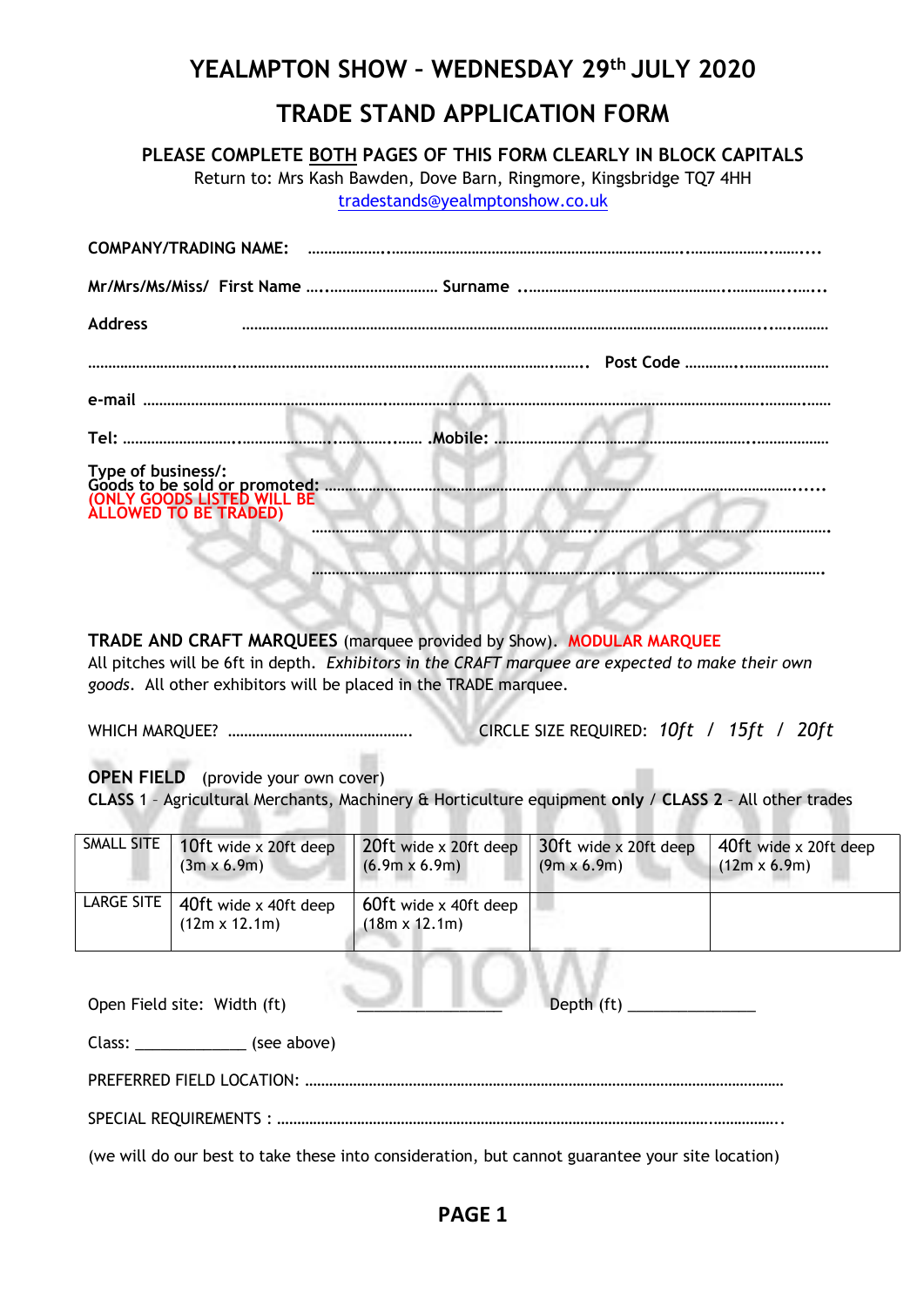# YEALMPTON SHOW – WEDNESDAY 29th JULY 2020

## TRADE STAND APPLICATION FORM

PLEASE COMPLETE BOTH PAGES OF THIS FORM CLEARLY IN BLOCK CAPITALS

Return to: Mrs Kash Bawden, Dove Barn, Ringmore, Kingsbridge TQ7 4HH tradestands@yealmptonshow.co.uk

### WHY NOT TAKE AN ADVERTISEMENT IN OUR SHOW CATALOGUE?

Copy deadline: 19<sup>th</sup> June 2020. Minimum print specifications: 300dpi or jpeg format. Copy to be emailed to tradestands@yealmptonshow.co.uk

| Quarter Page (£60)                     | Half Page (£80) | Full Page (£130) |
|----------------------------------------|-----------------|------------------|
| <b>MAIN RING BANNER: £30</b>           |                 |                  |
| Cost of site:                          |                 |                  |
| Tables - £12 each                      | Amount:         |                  |
| Chairs - £8 each                       | Amount:         |                  |
| Extra passes £10 each                  | Amount:         |                  |
| Advertisement: 1/4pg / 1/2pg / Full pg |                 |                  |
| Banner (Amount):                       |                 |                  |
| <b>TOTAL PAYMENT</b>                   |                 |                  |
|                                        |                 |                  |

PAYMENT METHOD: Cheque: Y/N BACS: Y/N

CHEQUES MADE PAYABLE TO 'YEALMPTON SHOW LTD' PAYMENT BY BACS: Barclays Bank, Sort code: 20-68-10 , A/c no: 90609226, Reference TRADE STANDS

### PAYMENT IS DUE ON SUBMISSION OF ENTRY FORMS –

YOUR APPLICATION WILL NOT BE CONFIRMED UNTIL PAYMENT IS RECEIVED. TOGETHER WITH RISK ASSESSMENT AND A COPY OF YOUR PUBLIC LIABILITY INSURANCE

Essential vehicle passes : \_\_\_\_\_\_\_\_\_ (there is free parking outside the main field for other vehicles)

Enclosed:

- Completed and signed trade stand entry form (BOTH PAGES)
- Risk assessment
- Copy of public liability insurance
- Payment

I have read and understood the conditions of entry and agree to abide by them

Signed:\_\_\_\_\_\_\_\_\_\_\_\_\_\_\_\_\_\_\_\_\_\_\_\_\_\_\_\_\_\_\_ Date: \_\_\_\_\_\_\_\_\_\_\_\_\_\_\_\_\_\_\_\_\_\_

PAGE 2